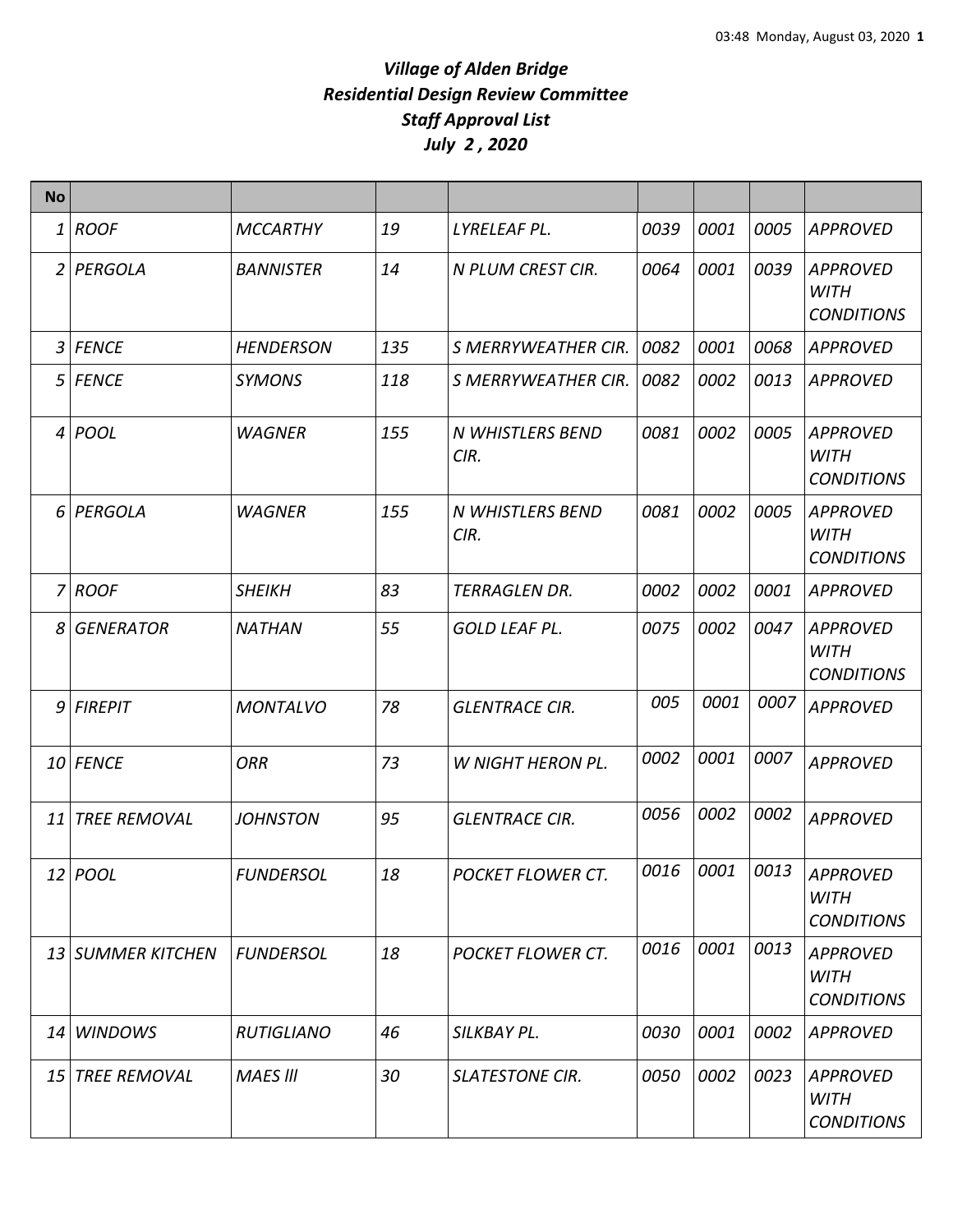| <b>No</b> |                     |                   |                |                           |      |      |      |                                                     |
|-----------|---------------------|-------------------|----------------|---------------------------|------|------|------|-----------------------------------------------------|
|           | 16 ARBOR            | <b>BRUECKNER</b>  | 22             | <b>VALLEY MEAD PL.</b>    | 0076 | 0001 | 0041 | <b>APPROVED</b><br><b>WITH</b><br><b>CONDITIONS</b> |
|           | 17 FENCE            | PALMER            | 14             | <b>CRESTED POINT PL.</b>  | 0037 | 0002 | 0031 | <b>APPROVED</b><br><b>WITH</b><br><b>CONDITIONS</b> |
|           | 18 TREE REMOVAL     | <b>RICE</b>       | 11             | <b>VERDANT VALLEY PL</b>  | 0023 | 0001 | 0030 | <b>APPROVED</b><br><b>WITH</b><br><b>CONDITIONS</b> |
| 19        | <b>TREE REMOVAL</b> | <b>DAIGLE</b>     | 19             | <b>SLEEPING CREEK PL.</b> | 0081 | 0002 | 0022 | <b>APPROVED</b><br><b>WITH</b><br><b>CONDITIONS</b> |
| 20        | <b>COLOR</b>        | <b>LANIER JR.</b> | $\overline{7}$ | <b>BLUFF CREEK PL.</b>    | 0073 | 0002 | 0015 | <b>APPROVED</b>                                     |
| 21        | <b>FENCE</b>        | <b>VIDRINE</b>    | 59             | <b>SILVER BAYOU CT.</b>   | 0074 | 0002 | 0005 | <b>APPROVED</b>                                     |
| 22 I      | <b>TREE REMOVAL</b> | <b>NOEL</b>       | 6              | <b>BENTON WOODS CIR.</b>  | 0043 | 0002 | 0002 | <b>APPROVED</b><br><b>WITH</b><br><b>CONDITIONS</b> |
| 23        | <b>ROOF</b>         | <b>WHITT</b>      | 75             | <b>WILDFLOWER TRACE</b>   | 0039 | 0001 | 0053 | <b>APPROVED</b>                                     |
| 24        | <b>TREE REMOVAL</b> | <b>WOLDA</b>      | 58             | <b>TRELLIS GATE ST.</b>   | 0035 | 0002 | 0025 | <b>APPROVED</b>                                     |
|           | 25 <i>POOL</i>      | <b>HOCHSTEIN</b>  | 38             | LAMPS GLOW PL.            | 0005 | 0002 | 0049 | <b>APPROVED</b><br><b>WITH</b><br><b>CONDITIONS</b> |
|           | 26 FENCE            | <b>GEORGE</b>     | 47             | <b>IVY GARDEN ST.</b>     | 0055 | 0003 | 0015 | <b>APPROVED</b><br><b>WITH</b><br><b>CONDITIONS</b> |
| 27        | <b>COLOR</b>        | <b>CHANEY III</b> | 6              | <b>DOESKIN PL.</b>        | 0059 | 0003 | 0026 | <b>APPROVED</b>                                     |
|           | 28 ROOF             | <b>GONZALEZ</b>   | 6              | <b>HIDDEN MEADOW DR.</b>  | 0041 | 0002 | 0027 | <b>APPROVED</b>                                     |
|           | 29 GENERATOR        | <b>THOMAS</b>     | 43             | <b>MANORCLIFF PL.</b>     | 0063 | 0002 | 0046 | <b>APPROVED</b><br><b>WITH</b><br><b>CONDITIONS</b> |
| 30        | <b>WINDOWS</b>      | <b>EDWARDS</b>    | 26             | <b>SLACE ARBOR DR.</b>    | 0010 | 0003 | 0045 | <b>APPROVED</b>                                     |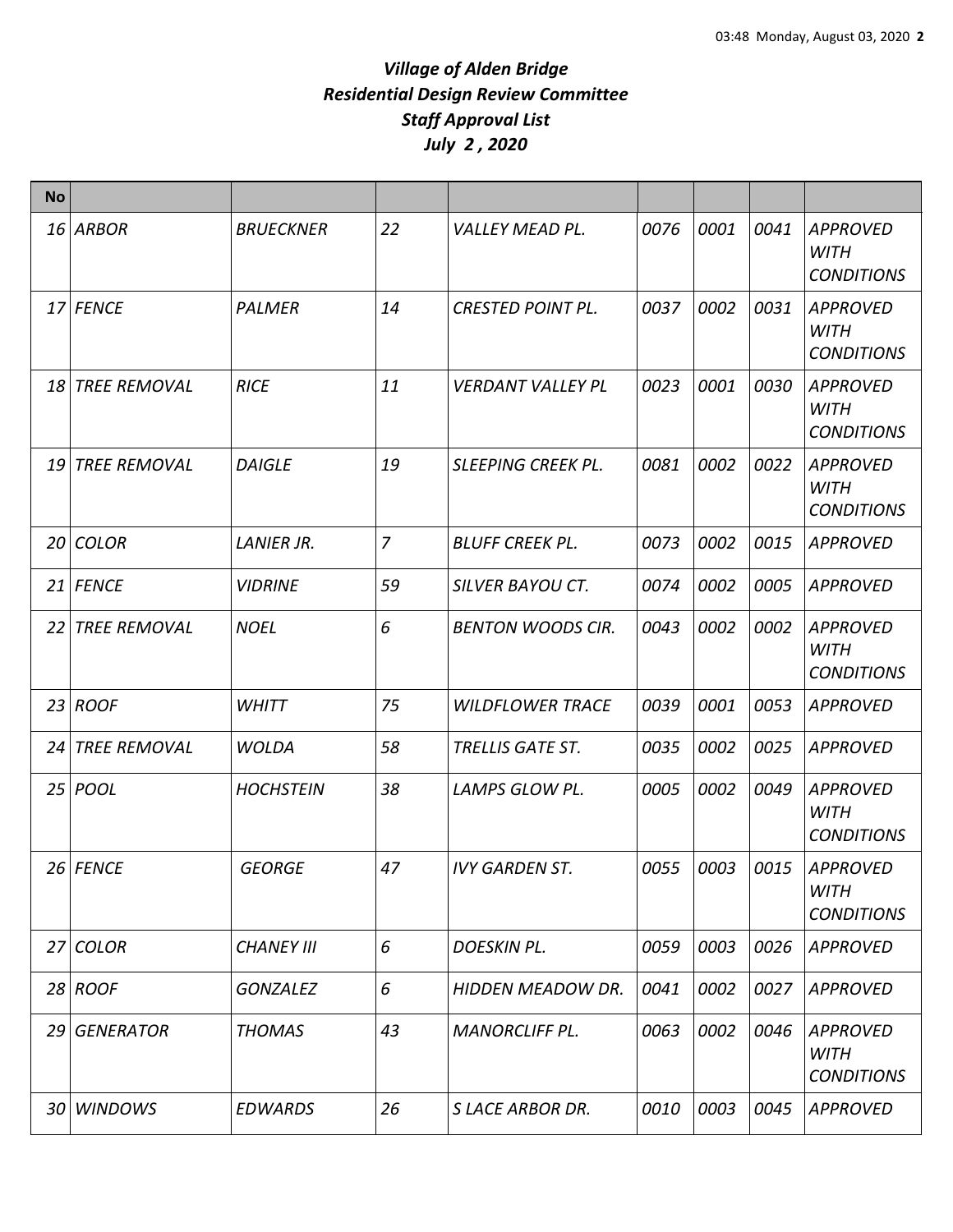| <b>No</b> |                     |                                      |     |                                          |      |      |      |                                                     |
|-----------|---------------------|--------------------------------------|-----|------------------------------------------|------|------|------|-----------------------------------------------------|
|           | 31 ROOF             | <b>POWELL</b>                        | 26  | <b>CLEARBEND PL</b>                      | 0074 | 0001 | 0046 | <b>APPROVED</b>                                     |
|           | 32 PERGOLA          | <b>BOHR</b>                          | 194 | LATTICE GATE ST.                         | 0055 | 0001 | 0030 | <b>APPROVED</b><br><b>WITH</b><br><b>CONDITIONS</b> |
| 33        | <b>TREE REMOVAL</b> | <b>FITZPATRICK</b>                   | 168 | S HOLLYLAUREL CIR.                       | 0016 | 0001 | 0004 | <b>APPROVED</b><br><b>WITH</b><br><b>CONDITIONS</b> |
|           | 34 SKYLIGHTS        | <b>NELLIS</b>                        | 3   | <b>IVY GARDEN ST.</b>                    | 0055 | 0003 | 0026 | <b>APPROVED</b><br><b>WITH</b><br><b>CONDITIONS</b> |
|           | 35 WINDOWS          | <b>NELLIS</b>                        | 3   | <b>IVY GARDEN ST</b>                     | 0055 | 0003 | 0026 | <b>APPROVED</b><br><b>WITH</b><br><b>CONDITIONS</b> |
|           | 36 FENCE STAIN      | <b>BRICK VENTURES</b><br><b>LLC</b>  | 86  | HARVEST WIND PL.                         | 0062 | 0001 | 0025 | <b>APPROVED</b>                                     |
|           | 37 ROOF             | <b>MERMIS</b>                        | 82  | S CLOVERGATE CIR.                        | 0054 | 0001 | 0010 | <b>APPROVED</b>                                     |
|           | 38 ROOF             | PAGE                                 | 14  | <b>MYSTIC GLADE CT.</b>                  | 0041 | 0002 | 0012 | <b>APPROVED</b>                                     |
|           | 39 ROOF             | <b>RAMIREZ</b>                       | 43  | E SUNDANCE CIR.                          | 0059 | 0003 | 0063 | <b>APPROVED</b>                                     |
|           | 40 ROOF             | <b>KUMA</b><br><b>PROPERTIES LLC</b> | 23  | LAMPS GLOW PL.                           | 0005 | 0002 | 0055 | <b>APPROVED</b>                                     |
|           | 41 DECK             | <b>CLARK</b>                         | 34  | <b>S HAWTHORNE</b><br><b>HOLLOW CIR.</b> | 0086 | 0001 | 0078 | <b>APPROVED</b><br><b>WITH</b><br><b>CONDITIONS</b> |
| 42        | <b>TREE REMOVAL</b> | <b>DAVIS</b>                         | 3   | TIMBERLEA PL.                            | 0063 | 0002 | 0023 | <b>APPROVED</b>                                     |
|           | $43$ ROOF           | <b>BROWN</b>                         | 34  | <b>WRENS SONG</b>                        | 0010 | 0003 | 0068 | <b>APPROVED</b>                                     |
|           | 44 PERGOLA          | <b>DRISCROLL</b>                     | 38  | <b>HOWELL CREEK PL</b>                   | 0036 | 0003 | 0061 | <b>APPROVED</b><br>WITH<br><b>CONDITIONS</b>        |
|           | 45 PAVING           | <b>DRISCROLL</b>                     | 38  | <b>HOWELL CREEK PL</b>                   | 0036 | 0003 | 0061 | <b>APPROVED</b><br><b>WITH</b><br><b>CONDITIONS</b> |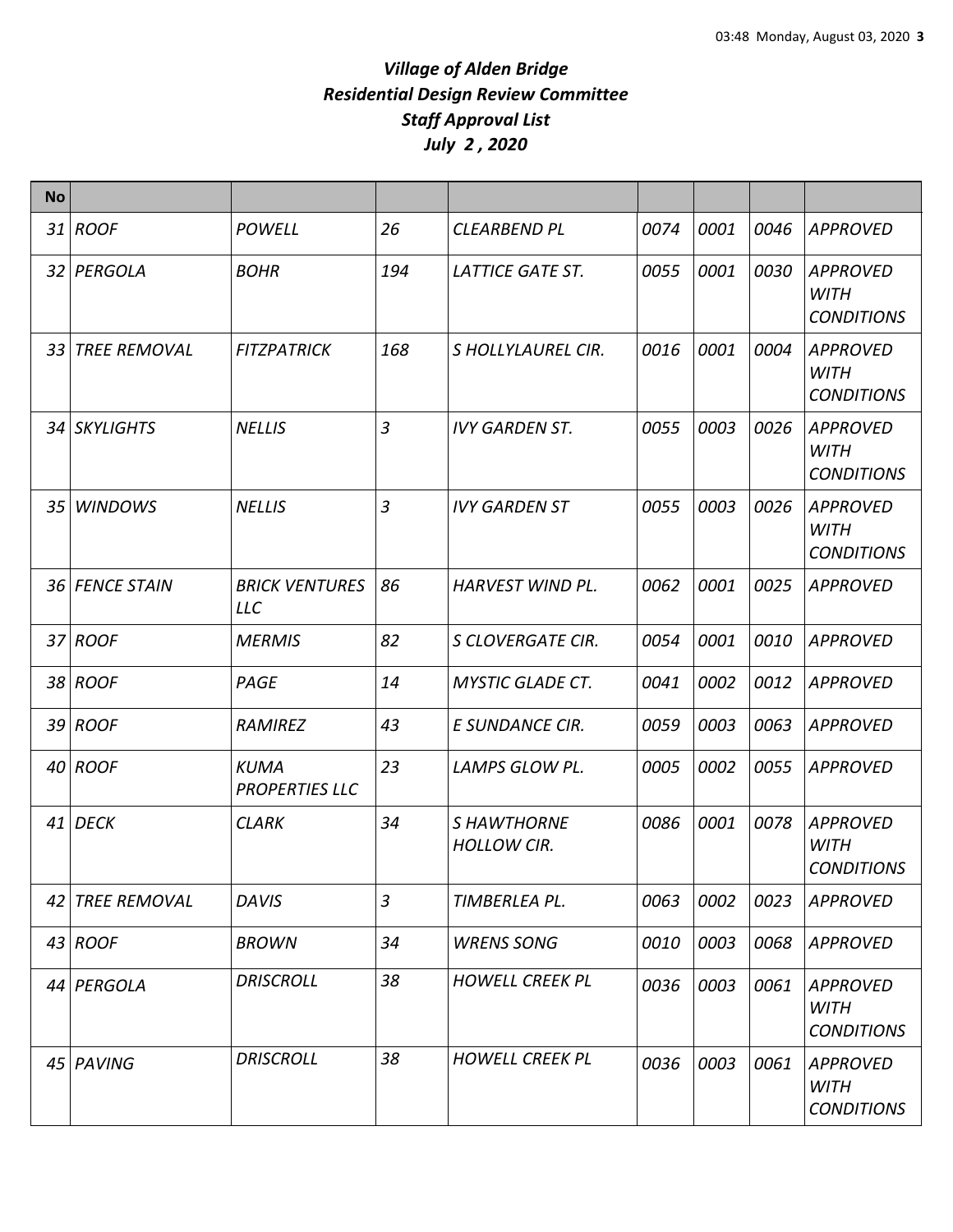| <b>No</b> |                   |                                                                |     |                                          |      |      |      |                                                     |
|-----------|-------------------|----------------------------------------------------------------|-----|------------------------------------------|------|------|------|-----------------------------------------------------|
|           | 46 <i>POOL</i>    | <b>DE ARAUJO</b><br><b>SERRA</b>                               | 34  | S BETHANY BEND CIR.                      | 0036 | 0001 | 0002 | <b>APPROVED</b><br><b>WITH</b><br><b>CONDITIONS</b> |
| 47        | <b>POOL</b>       | <b>GIBB</b>                                                    | 143 | <b>VELVET GRASS CT.</b>                  | 0093 | 0002 | 0003 | <b>APPROVED</b><br><b>WITH</b><br><b>CONDIITONS</b> |
|           | 48 FIREPIT        | <b>GIBB</b>                                                    | 143 | <b>VELVET GRASS CT.</b>                  | 0093 | 0002 | 0003 | <b>APPROVED</b><br><b>WITH</b><br><b>CONDITIONS</b> |
| 49        | <b>COLOR</b>      | <b>DESAI</b>                                                   | 46  | <b>CLOVERGATE CIR.</b>                   | 0054 | 0001 | 0019 | <b>APPROVED</b>                                     |
|           | 50 TREE REMOVAL   | <b>HUNTER</b>                                                  | 19  | <b>BETHANY BEND DR.</b>                  | 0036 | 0002 | 0001 | <b>APPROVED</b>                                     |
|           | 51 FENCE          | <b>TELFORD</b>                                                 | 6   | S GREYWING PL.                           | 0006 | 0001 | 0006 | <b>APPROVED</b>                                     |
| 52        | <b>GENERATOR</b>  | <b>WILKS</b>                                                   | 146 | <b>N HAWTHORNE</b><br><b>HOLLOW CIR.</b> | 0086 | 0001 | 0007 | <b>APPROVED</b><br><b>WITH</b><br><b>CONDITIONS</b> |
| 53        | WALWAY            | <b>WILKS</b>                                                   | 146 | <b>N HAWTHORNE</b><br><b>HOLLOW CIR.</b> | 0086 | 0001 | 0007 | <b>APPROVED</b>                                     |
|           | 54 PLAY STRUCTURE | <b>PROGRESS</b><br><b>RESIDENTIAL</b><br><b>BORROWER 7 LLC</b> | 66  | S WYNNOAK CIR.                           | 0057 | 0002 | 0006 | <b>APPROVED</b><br><b>WITH</b><br><b>CONDITIONS</b> |
| 55        | <b>COLOR</b>      | <b>GONZALEZ</b>                                                | 6   | <b>HIDDEN MEADOW DR.</b>                 | 0041 | 0002 | 0027 | <b>APPROVED</b>                                     |
|           | 56 WINDOWS        | <b>SOWERS</b>                                                  | 22  | PLEASANT BEND DR.                        | 0024 | 0002 | 0014 | <b>APPROVED</b>                                     |
|           | 57 ROOF           | <b>SOWERS</b>                                                  | 22  | PLEASANT BEND DR.                        | 0024 | 0002 | 0014 | <b>APPROVED</b>                                     |
|           | 58 PERGOLA        | <b>DE GRAZIA</b>                                               | 122 | E SUNDANCE CIR.                          | 0059 | 0004 | 0001 | <b>APPROVED</b><br><b>WITH</b><br><b>CONDITIONS</b> |
|           | 59 FENCE          | <b>BRITTEN</b>                                                 | 150 | <b>W SUNDANCE CIR.</b>                   | 0059 | 0001 | 0051 | <b>APPROVED</b><br><b>WITH</b><br><b>CONDITIONS</b> |
|           | 60 FENCE          | <b>BASS</b>                                                    | 30  | <b>IVY GARDEN ST.</b>                    | 0035 | 0003 | 0008 | <b>APPROVED</b>                                     |
|           | 61 FENCE          | RATHER                                                         | 83  | N VERANDA RIDGE DR.                      | 0069 | 0001 | 0037 | APPROVED                                            |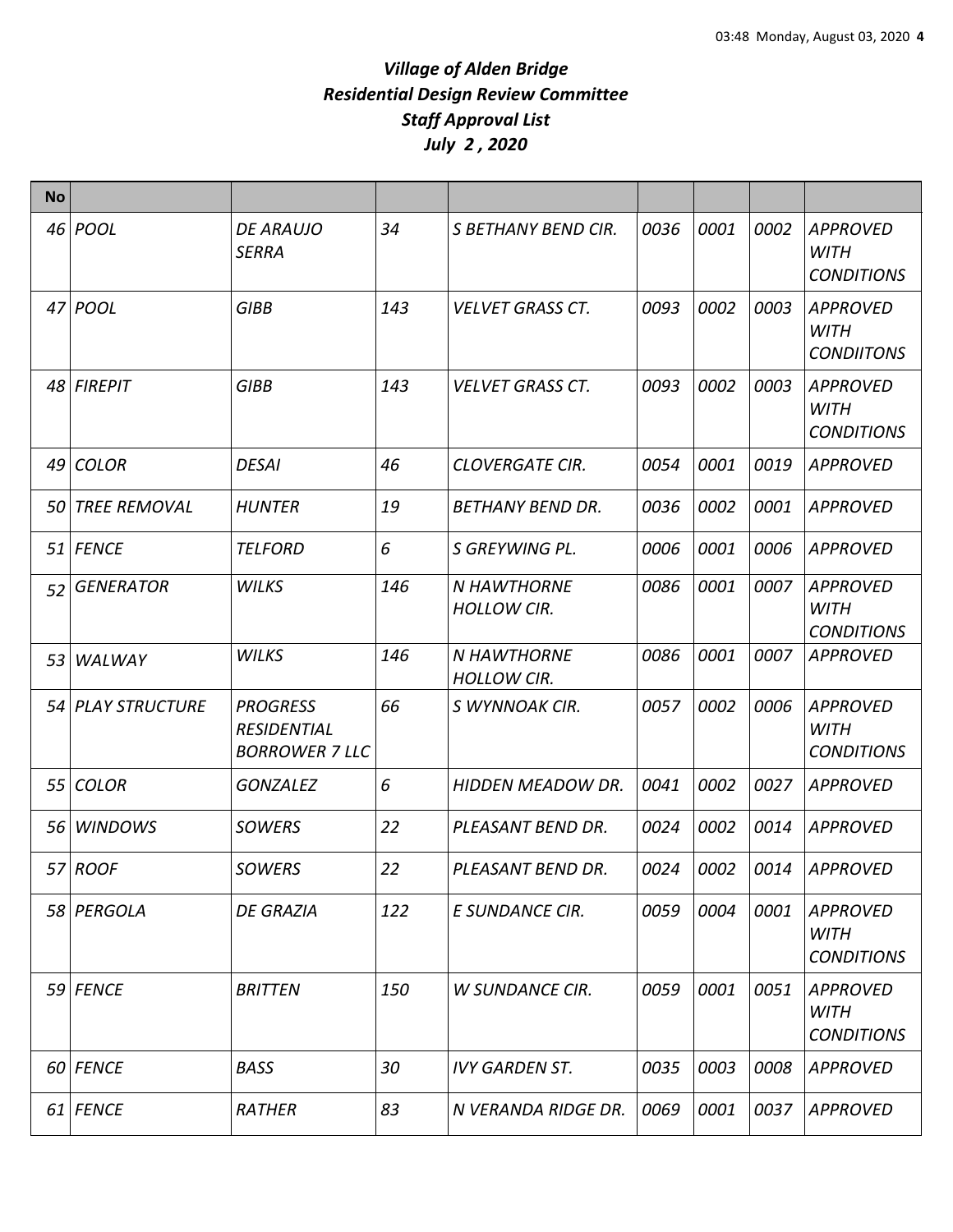| <b>No</b> |                                    |                                            |                |                             |      |      |      |                                                     |
|-----------|------------------------------------|--------------------------------------------|----------------|-----------------------------|------|------|------|-----------------------------------------------------|
|           | 62 ROOF                            | <b>ZEA</b>                                 | 147            | W RUSSEL GROVE CIR.         | 0075 | 0002 | 0004 | <b>APPROVED</b>                                     |
| 63        | <b>TREE REMOVAL</b>                | <b>SCHULTZ</b>                             | 60             | E SANDALBRANCH CIR.         | 0018 | 0002 | 0027 | <b>APPROVED</b>                                     |
|           | 64 ROOF                            | <b>MORVANT JR</b>                          | 14             | <b>BLUFF CREEK PL.</b>      | 0073 | 0002 | 0004 | <b>APPROVED</b>                                     |
|           | 65 COLOR                           | <b>COLE</b>                                | 14             | CURRYMEAD PL.               | 0069 | 0001 | 0003 | APPROVED                                            |
|           | 66 FAMILY ROOM<br><b>EXPANSION</b> | <b>SAUER FAMILY</b><br><b>LIVING TRUST</b> | 19             | CLEEREBROOK PL.             | 0049 | 0001 | 0020 | <b>APPROVED</b><br><b>WITH</b><br><b>CONDITIONS</b> |
|           | 67 COLOR                           | <b>ARIZTMENDY</b>                          | 27             | <b>BARN LANTERN PL.</b>     | 0005 | 0002 | 0071 | <b>APPROVED</b>                                     |
|           | 68 FENCE                           | <b>ANDREWS</b>                             | 170            | <b>W STERLING POND CIR.</b> | 0003 | 0003 | 0084 | <b>APPROVED</b>                                     |
|           | 69 FENCE                           | <b>MCPARLAND</b>                           | $\overline{z}$ | E TWINVALE LOOP             | 0102 | 0001 | 0017 | <b>APPROVED</b>                                     |
|           | 70 SCREENED ROOM                   | <b>EELLS</b>                               | 15             | <b>BAYLARK PL</b>           | 0009 | 0001 | 0019 | <b>APPROVED</b><br><b>WITH</b><br><b>CONDITIONS</b> |
|           | <b>71 FIREPLACE</b>                | <b>EELLS</b>                               | 15             | <b>BAYLARK PL</b>           | 0009 | 0001 | 0019 | <b>APPROVED</b><br><b>WITH</b><br><b>CONDITIONS</b> |
|           | 72 PAVING                          | <b>EELLS</b>                               | 15             | <b>BAYLARK PL</b>           | 0009 | 0001 | 0019 | <b>APPROVED</b>                                     |
|           | 73 ROOF                            | <b>BURR JR</b>                             | 138            | S BLUFF CREEK CIR.          | 0073 | 0002 | 0036 | <b>APPROVED</b>                                     |
| 74        | <b>GARAGE DOOR</b>                 | <b>CANTRELL</b>                            | 19             | <b>SHADY POND CIR.</b>      | 0001 | 0002 | 0036 | <b>APPROVED</b>                                     |
|           | 75 GENERATOR                       | <b>HANEY</b>                               | 119            | E FAIRBRANCH CIR.           | 0044 | 0002 | 0002 | APPROVED<br><b>WITH</b><br><b>CONDITIONS</b>        |
|           | 76 ROOF                            | <b>BEEVER</b>                              | 18             | REDLAND PL.                 | 0036 | 0001 | 0031 | <b>APPROVED</b>                                     |
| 77        | GATE                               | <b>ROMERO</b>                              | 161            | E ELM CRESCENT              | 0004 | 0002 | 0004 | <b>APPROVED</b>                                     |
|           | 78 TREE REMOVAL                    | <b>BARRY</b>                               | 251            | N MAPLE GLADE CIR.          | 0038 | 0001 | 0019 | <b>APPROVED</b><br><b>WITH</b><br><b>CONDITIONS</b> |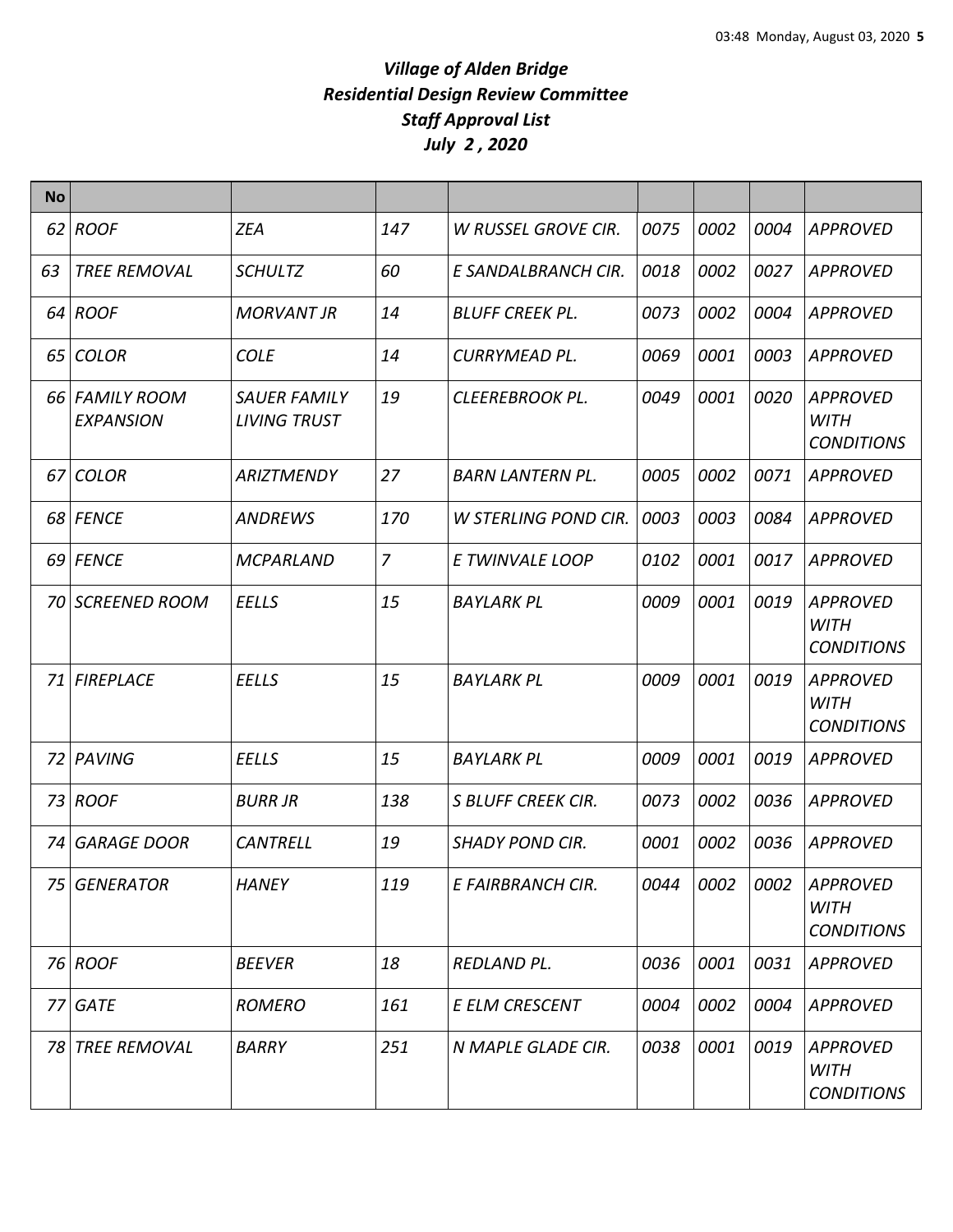| <b>No</b> |                     |                                                                                            |                |                          |      |      |      |                                                     |
|-----------|---------------------|--------------------------------------------------------------------------------------------|----------------|--------------------------|------|------|------|-----------------------------------------------------|
| 79        | <b>GENERATOR</b>    | <b>BABB</b>                                                                                | 102            | <b>LOG TRAM</b>          | 0030 | 0002 | 0004 | <b>APPROVED</b><br><b>WITH</b><br><b>CONDITIONS</b> |
| 801       | <b>TREE REMOVAL</b> | <b>JEAN BAPTISTE &amp;</b><br><b>EMILIE ENOMBO</b><br><b>NDJAGA LIVING</b><br><b>TRUST</b> | 151            | <b>BETHANY BEND DR.</b>  | 0036 | 0003 | 0042 | <b>APPROVED</b>                                     |
| 81        | <b>TREE REMOVAL</b> | <b>SCHULZE</b>                                                                             | 60             | E SANDALBRANCH CIR.      | 0018 | 0001 | 0027 | <b>APPROVED</b>                                     |
|           | 82 FENCE            | <b>BARDLETT</b>                                                                            | 43             | LYRELEAF PL.             | 0039 | 0001 | 0011 | <b>APPROVED</b>                                     |
|           | 83 ROOF             | <b>TAYLOR</b>                                                                              | 29             | <b>BARN LANTERN PL.</b>  | 0005 | 0002 | 0070 | <b>APPROVED</b>                                     |
|           | 84 TREE REMOVAL     | <b>BONILLA</b>                                                                             | 134            | S BOLDENVINE CIR.        | 0065 | 0001 | 0011 | <b>APPROVED</b>                                     |
|           | 85 FENCE            | <b>MANNING</b>                                                                             | 143            | N BETHANY BEND CIR.      | 0036 | 0003 | 0040 | <b>APPROVED</b><br><b>WITH</b><br><b>CONDITIONS</b> |
|           | 86 ROOF             | <b>WRIGHT JR</b>                                                                           | 19             | <b>ROSEDOWN PL</b>       | 0044 | 0001 | 0054 | <b>APPROVED</b>                                     |
| 87        | <b>TREE REMOVAL</b> | <b>FERNANDEZ</b>                                                                           | 43             | <b>WESTWINDS CIR.</b>    | 0067 | 0002 | 0001 | <b>APPROVED</b><br><b>WITH</b><br><b>CONDITIONS</b> |
|           | 88 PAVING           | <b>FERNANDEZ</b>                                                                           | 43             | <b>WESTWINDS CIR.</b>    | 0067 | 0002 | 0001 | <b>APPROVED</b>                                     |
|           | 89 POOL             | <b>FERNANDEZ</b>                                                                           | 43             | <b>WESTWINDS CIR.</b>    | 0067 | 0002 | 0001 | <b>APPROVED</b><br><b>WITH</b><br><b>CONDITIONS</b> |
|           | 90 ELECTRIC POST    | <b>FERNANDEZ</b>                                                                           | 43             | <b>WESTWINDS CIR.</b>    | 0067 | 0002 | 0001 | <b>APPROVED</b><br><b>WITH</b><br><b>CONDITIONS</b> |
|           | 91 PRIVACY TRELLIS  | <b>FERNANDEZ</b>                                                                           | 43             | <b>WESTWINDS CIR.</b>    | 0067 | 0002 | 0001 | <b>APPROVED</b><br><b>WITH</b><br><b>CONDITIONS</b> |
|           | 92 PAVING           | <b>ALLEN</b>                                                                               | $\overline{7}$ | <b>VERANDA RIDGE DR.</b> | 0069 | 0001 | 0056 | <b>APPROVED</b><br><b>WITH</b><br><b>CONDITIONS</b> |
|           | 93 PAVING           | <b>ASTON</b>                                                                               | 78             | E GREEN GABLES CIR.      | 0009 | 0003 | 0035 | <b>APPROVED</b>                                     |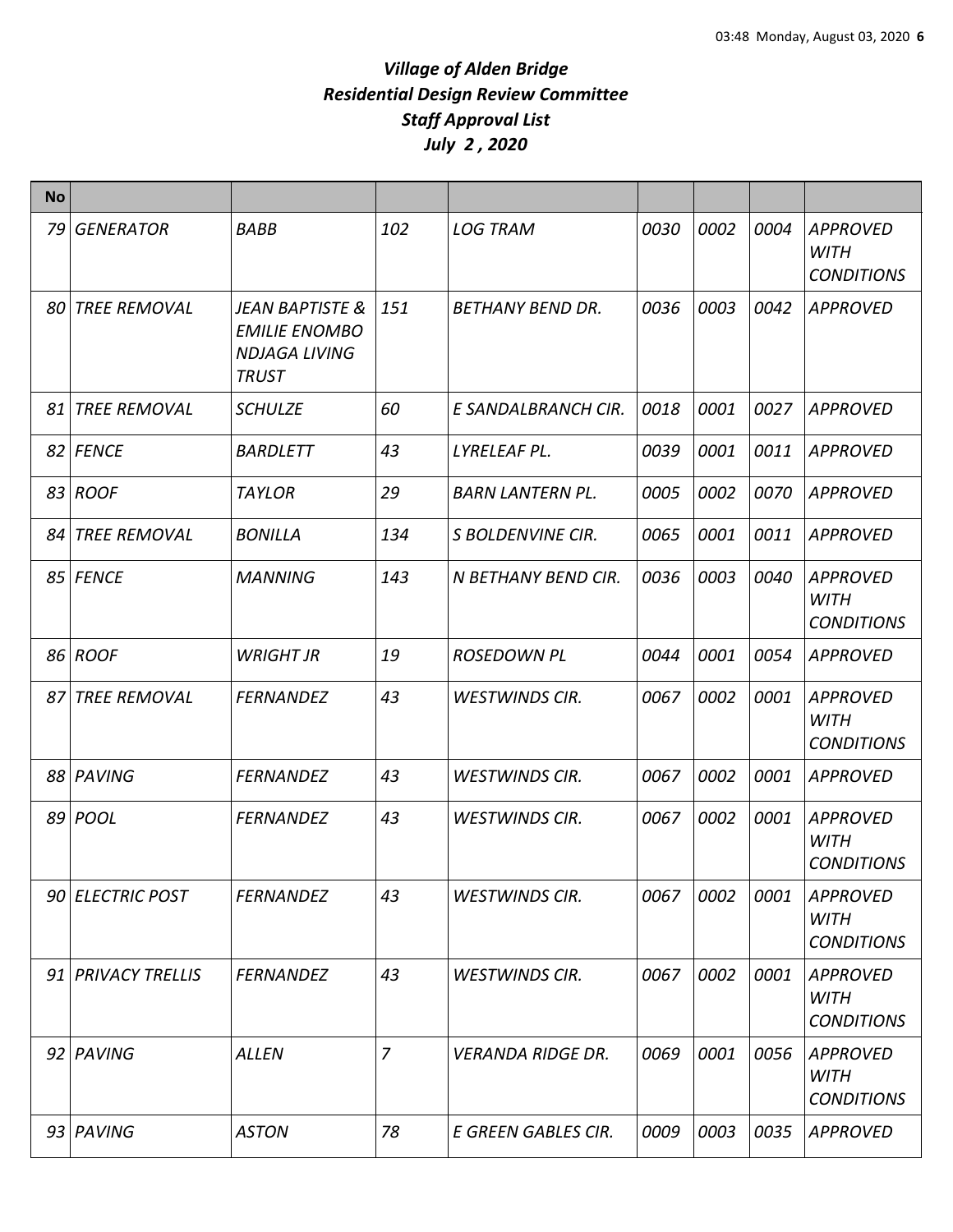| <b>No</b> |                     |                                                         |     |                                          |      |      |      |                                                     |
|-----------|---------------------|---------------------------------------------------------|-----|------------------------------------------|------|------|------|-----------------------------------------------------|
|           | $94$ ROOF           | <b>GAIA RE</b><br><b>INVESTMENT</b><br><b>GROUP LLC</b> | 99  | 99 S BRISTOL AOK CIR.                    | 0011 | 0001 | 0037 | <b>APPROVED</b>                                     |
| 95        | <b>TREE REMOVAL</b> | <b>KROON</b>                                            | 50  | S PINEY PLAINS CIR.                      | 0007 | 0002 | 0013 | <b>APPROVED</b>                                     |
| 96        | GENERATOR           | <b>KEENE LIVING</b><br><b>TRUST</b>                     | 50  | <b>W FAIRBRANCH CIR.</b>                 | 0044 | 0001 | 0061 | <b>APPROVED</b><br><b>WITH</b><br><b>CONDITIONS</b> |
| 97        | <b>TREE REMOVAL</b> | <b>DYE</b>                                              | 14  | <b>STOCKBRIDGE</b><br><b>LANDING DR.</b> | 0017 | 0001 | 0039 | <b>APPROVED</b>                                     |
|           | 98 PATIO COVER      | <b>SHASHIDHAR</b>                                       | 78  | S HAWTHORNE<br><b>HOLLOW CIR.</b>        | 0086 | 0001 | 0067 | <b>APPROVED</b><br>WITH<br><b>CONDITIONS</b>        |
|           | 99 ROOF             | <b>RADACH</b>                                           | 50  | N WESTWINDS CIR.                         | 0067 | 0001 | 0032 | APPROVED                                            |
|           | 100 ROOF            | <b>MORRISON III</b>                                     | 19  | S BELFAIR PL.                            | 0053 | 0001 | 0035 | <b>APPROVED</b>                                     |
|           | 101 POOL            | <b>ABSHIRE</b>                                          | 19  | E NEW AVERY PL                           | 0026 | 0001 | 0033 | <b>APPROVED</b><br><b>WITH</b><br><b>CONDITIONS</b> |
|           | 102 FENCE           | <b>SCHAKETT</b>                                         | 55  | N WINTERPORT CIR.                        | 0005 | 0002 | 0023 | <b>APPROVED</b>                                     |
|           | 103 FENCE           | <b>DOLLAR</b>                                           | 39  | PIPERS MEADOW ST.                        | 0055 | 0001 | 0018 | <b>APPROVED</b>                                     |
|           | 104 PAVING          | <b>SANDERSON</b>                                        | 14  | EASTWOOD PL.                             | 0033 | 0001 | 0047 | <b>APPROVED</b>                                     |
|           | <b>105 FENCE</b>    | <b>NELSON</b>                                           | 14  | WILD COLT PL.                            | 0009 | 0003 | 0026 | <b>APPROVED</b>                                     |
|           | 106 FENCE           | <b>CONTRERAS</b>                                        | 14  | N SCARLET ELM CT.                        | 0060 | 0001 | 0043 | <b>APPROVED</b>                                     |
|           | 107 COLOR           | <b>LISUNG</b>                                           | 116 | SNOWDANCE CIR.                           | 0005 | 0001 | 0021 | <b>APPROVED</b>                                     |
|           | 108 ARBOR           | <b>KALBAS</b>                                           | 30  | <b>JUNIPER GROVE PL</b>                  | 0044 | 0001 | 0016 | <b>APPROVED</b><br><b>WITH</b><br><b>CONDITONS</b>  |
|           | 109 SUMMER KITCHEN  | <b>KALBAS</b>                                           | 30  | <b>JUNIPER GROVE PL</b>                  | 0044 | 0001 | 0016 | <b>APPROVED</b><br><b>WITH</b><br><b>CONDITONS</b>  |